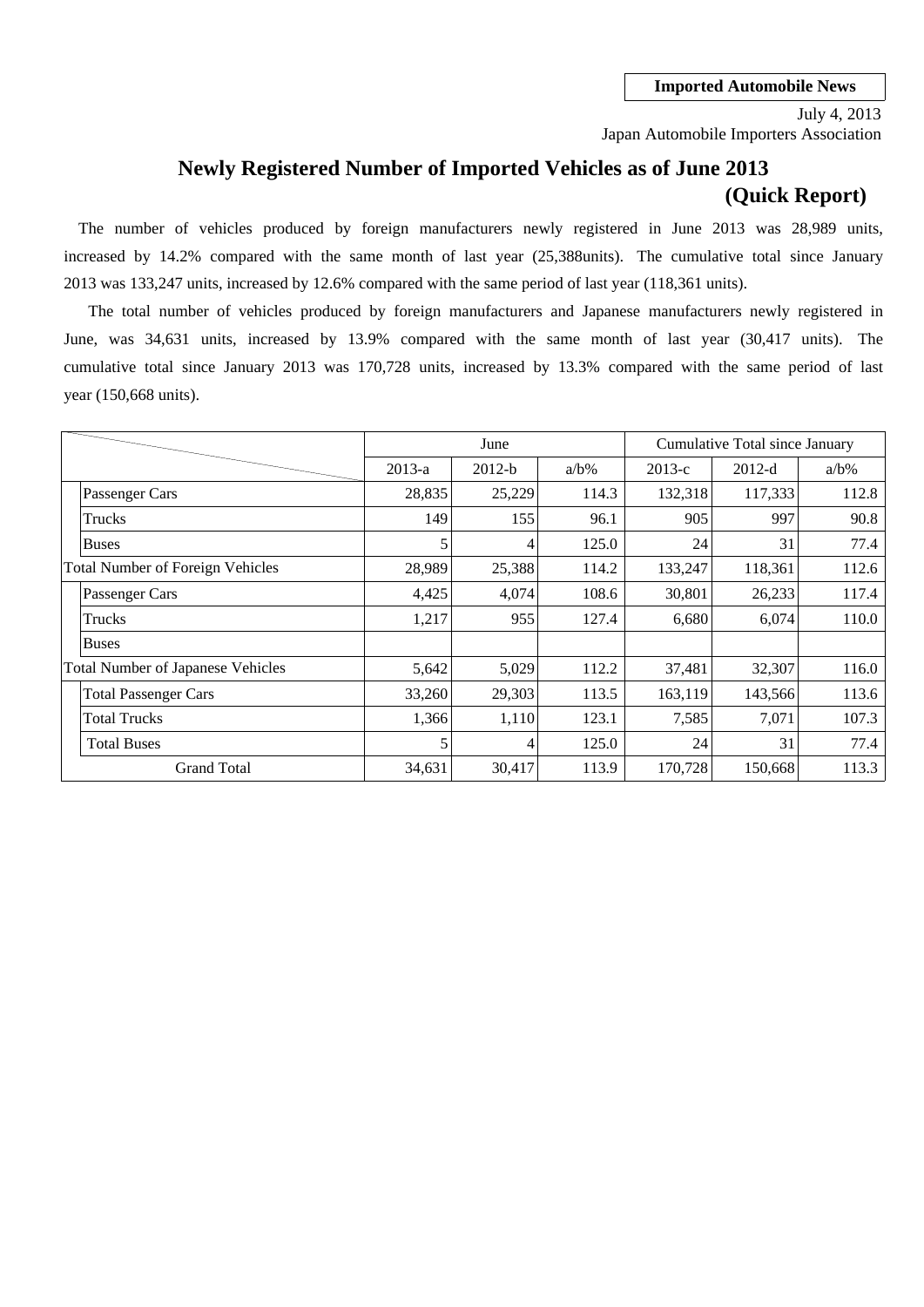## **Newly Registered Imported Vehicles by Brand (Total Passenger Cars, Trucks and Buses)**

| Jun. '13            |                        |              |                           |                     |                 |                                |                     |                |  |
|---------------------|------------------------|--------------|---------------------------|---------------------|-----------------|--------------------------------|---------------------|----------------|--|
|                     |                        | June         |                           |                     |                 | Cumulative Total since January |                     |                |  |
|                     | $2013-a$               | Share%       | $2012-b$                  | $a/b\%$             | $2013-c$        | Share%                         | $2012-d$            | c/d%           |  |
| VW                  | 6,662                  | 19.24        | 5,751                     | 115.8               | 32,842          | 19.24                          | 28,897              | 113.7          |  |
| Mercedes-Benz       | 5,735                  | 16.56        | 4,384                     | 130.8               | 24,339          | 14.26                          | 19,669              | 123.7          |  |
| <b>BMW</b>          | 4,867                  | 14.05        | 4,681                     | 104.0               | 20,887          | 12.23                          | 19,284              | 108.3          |  |
| Nissan              | 3,235                  | 9.34         | 3,550                     | 91.1                | 20,194          | 11.83                          | 23,264              | 86.8           |  |
| Audi                | 2,930                  | 8.46         | 2,403                     | 121.9               | 14,356          | 8.41                           | 11,974              | 119.9          |  |
| Toyota              | 1,454                  | 4.20         | 1,466                     | 99.2                | 8,477           | 4.97                           | 8,475               | 100.0          |  |
| <b>BMW MINI</b>     | 1,724                  | 4.98         | 1,532                     | 112.5               | 8,298           | 4.86                           | 8,242               | 100.7          |  |
| Mitsubishi          | 846                    | 2.44         |                           |                     | 7,841           | 4.59                           | $\overline{c}$      | 392050.0       |  |
| Volvo               | 1,888                  | 5.45         | 1,624                     | 116.3               | 7,398           | 4.33                           | 6,681               | 110.7          |  |
| Fiat                | 897                    | 2.59         | 644                       | 139.3               | 3,340           | 1.96                           | 2,823               | 118.3          |  |
| Peugeot             | 590                    | 1.70         | 627                       | 94.1                | 2,983           | 1.75                           | 3,080               | 96.9           |  |
| Porsche             | 451                    | 1.30         | 381                       | 118.4               | 2,272           | 1.33                           | 2,073               | 109.6          |  |
| Jeep                | 518                    | 1.50         | 595                       | 87.1                | 2,246           | 1.32                           | 2,461               | 91.3           |  |
| Ford                | 335                    | 0.97         | 309                       | 108.4               | 2,146           | 1.26                           | 1,858               | 115.5          |  |
| <b>Land Rover</b>   | 344                    | 0.99         | 117                       | 294.0               | 1,792           | 1.05                           | 730                 | 245.5          |  |
| Alfa Romeo          | 385                    | 1.11         | 663                       | 58.1                | 1,653           | 0.97                           | 2,447               | 67.6           |  |
| Renault             | 201                    | 0.58         | 353                       | 56.9                | 1,606           | 0.94                           | 1,525               | 105.3          |  |
| Citroen             | 218                    | 0.63         | 313                       | 69.6                | 1,433           | 0.84                           | 1,908               | 75.1           |  |
| Chrysler            | 399                    | 1.15         | 57                        | 700.0               | 1,194           | 0.70                           | 334                 | 357.5          |  |
| Suzuki              | 101                    | 0.29         | $\overline{\phantom{0}3}$ | 3366.7              | 930             | 0.54                           | 413                 | 225.2          |  |
| Cadillac            | 119                    | 0.34         | 125                       | 95.2                | 772             | 0.45                           | 665                 | 116.1          |  |
| Chevrolet           | 127                    | 0.37         | 151                       | 84.1                | 692             | 0.41                           | 734                 | 94.3           |  |
| smart               | 208                    | 0.60         | 287                       | 72.5                | 662             | 0.39                           | 609                 | 108.7          |  |
| Jaguar              | 101                    | 0.29         | 108                       | 93.5                | 499             | 0.29                           | 537                 | 92.9           |  |
| Dodge               | 59                     | 0.17         | 84                        | 70.2                | 430             | 0.25                           | 607                 | 70.8           |  |
| Ferrari             | 59                     | 0.17         | 42                        | 140.5               | 291             | 0.17                           | 234                 | 124.4          |  |
| Lotus               | 27                     | 0.08         | 16                        | 168.8               | 168             | 0.10                           | 134                 | 125.4          |  |
| Maserati            | 24                     | 0.07         | 19                        | 126.3               | 163             | 0.10                           | 148                 | 110.1          |  |
| <b>Aston Martin</b> | $\overline{25}$        | 0.07         | 12                        | 208.3               | 118             | 0.07                           | 65                  | 181.5          |  |
| <b>BMW</b> Alpina   | $\overline{4}$<br>ասամ | 0.01         | 12                        | $\frac{33.3}{78.9}$ | $-96$           | 0.06                           | 40<br>ամա           | 240.0<br>123.1 |  |
| Lamborghini         | 15<br>16               | 0.04<br>0.05 | 19<br>19                  | 84.2                | 96<br>93        | 0.06<br>0.05                   | 78<br>79            | 117.7          |  |
| Bentley<br>Hummer   | 12                     | 0.03         | 15                        | 80.0                | 58              | 0.03                           | 116                 | 50.0           |  |
| <b>Rolls Royce</b>  | 10                     | 0.03         | 6                         | 166.7               | 48              | 0.03                           | 40                  | 120.0          |  |
| <b>GMC</b>          | 10                     | 0.03         | 8                         | 125.0               | 46              | 0.03                           | 54                  | 85.2           |  |
| Lancia              | $\overline{c}$         | 0.01         | 6                         | 33.3                | 46              | 0.03                           | 71                  | 64.8           |  |
| Mclaren             | $6 \mid$               | 0.02         |                           |                     | 43              | 0.03                           |                     | 4300.0         |  |
| Honda               | 6                      | 0.02         | 10                        | 60.0                | $\overline{39}$ | 0.02                           | $\mathbf{I}$<br>153 | 25.5           |  |
| Hyundai             | 5                      | 0.01         | 6                         | 83.3                | 27              | 0.02                           | 43                  | 62.8           |  |
| Rover               | $\overline{3}$         | 0.01         | 4                         | 75.0                | 22              | 0.01                           | $\overline{34}$     | 64.7           |  |
| Morgan              | $\overline{c}$         | 0.01         |                           |                     | 18              | 0.01                           | 5                   | 360.0          |  |
| Pontiac             | 1                      | 0.00         |                           | 100.0               | $\overline{7}$  | 0.00                           | $\overline{7}$      | 100.0          |  |
| <b>Buick</b>        |                        |              |                           |                     | 5               | 0.00                           |                     |                |  |
| $\overline{MG}$     |                        |              |                           |                     | 5               | 0.00                           | 5                   | 100.0          |  |
| Scania              |                        |              |                           |                     | $\mathfrak s$   | 0.00                           |                     |                |  |
| Maybach             |                        |              |                           |                     | 4               | 0.00                           | 6                   | 66.7           |  |
| Saab                |                        | 0.00         | 6                         | 16.7                | 3               | 0.00                           | 14                  | 21.4           |  |
| Autobianchi         |                        | 0.00         |                           |                     | $\overline{c}$  | 0.00                           | 1                   | 200.0          |  |
| Kia                 |                        |              |                           |                     | $\overline{c}$  | 0.00                           | $\mathbf{1}$        | 200.0          |  |
| Unimog              |                        |              |                           |                     | $\overline{c}$  | 0.00                           | $\overline{5}$      | 40.0           |  |
| <b>Bugatti</b>      |                        | 0.00         |                           |                     |                 | 0.00                           | 2                   | 50.0           |  |
| <b>PROTON</b>       |                        |              |                           |                     |                 | 0.00                           |                     |                |  |
| Detomaso            |                        |              |                           |                     |                 |                                | 1                   |                |  |
| RUF                 |                        |              |                           |                     |                 |                                | 1                   |                |  |
| Saturn              |                        |              |                           |                     |                 |                                | 1                   |                |  |
| Ssangyong           |                        |              |                           |                     |                 |                                | $\overline{c}$      |                |  |
| Zagato              |                        |              |                           |                     |                 |                                | 1                   |                |  |
| Others              | 7                      | 0.02         | 5                         | 140.0               | 37              | 0.02                           | 34                  | 108.8          |  |
| <b>Total</b>        | 34,631                 | 100.00       | 30,417                    | 113.9               | 170,728         | 100.00                         | 150,668             | 113.3          |  |

※ Listed following the breakdown of the cumulative total since January; 2013 (c)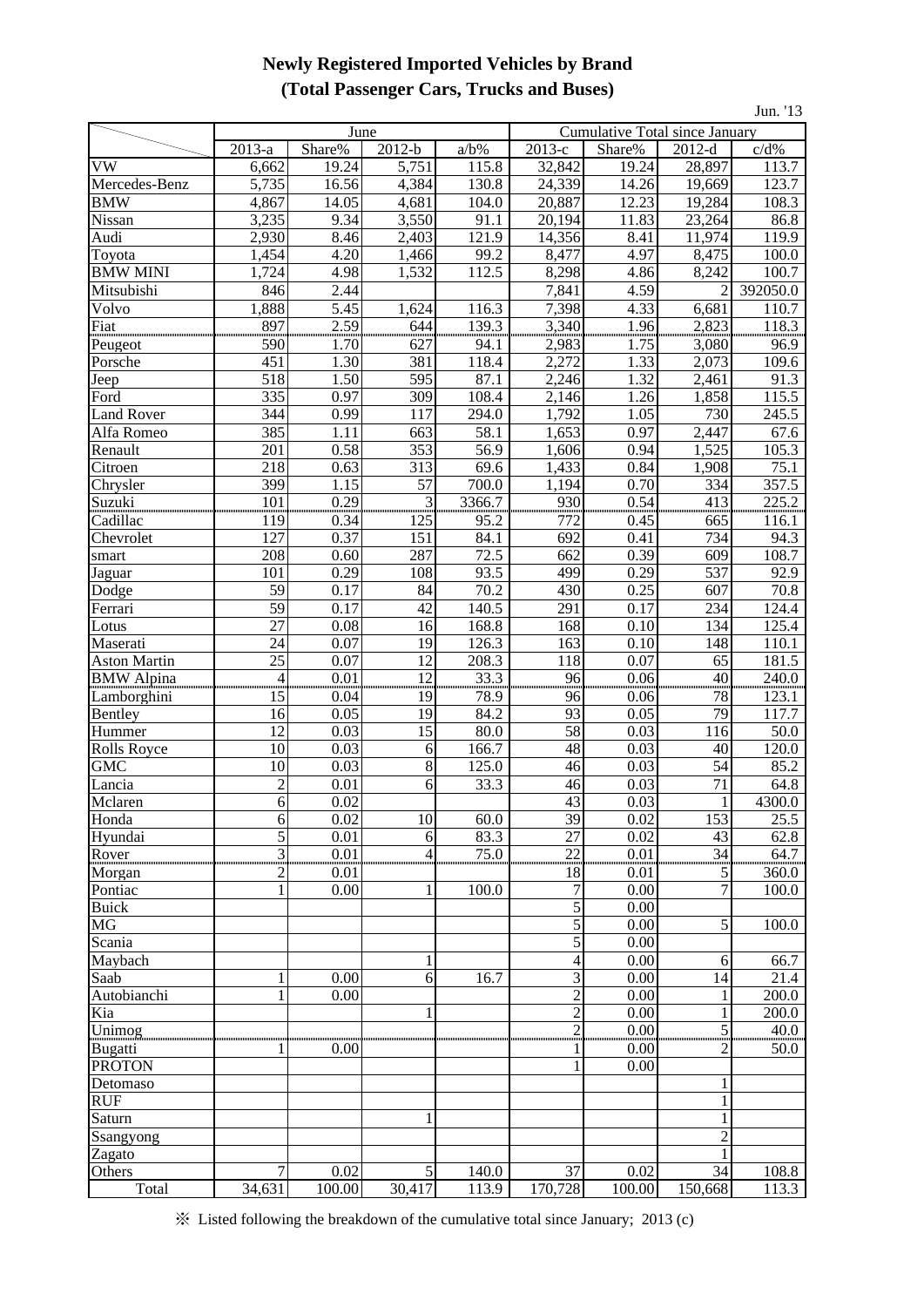# **Newly Registered Foreign Manufacturers Vehicles**

| <b>Foreign Manufacturers (Passenger Cars)</b><br>Jun. '13 |                |                |                   |                  |                         |                  |                                       |           |  |  |  |
|-----------------------------------------------------------|----------------|----------------|-------------------|------------------|-------------------------|------------------|---------------------------------------|-----------|--|--|--|
|                                                           |                | June 2013      |                   |                  | Same month of last year |                  | <b>Cumulative Total since January</b> |           |  |  |  |
|                                                           | Standard       | Small          | Total-a           | Total-b          | $a/b\%$                 | 2013-е           | $2012-d$                              | $c/d\%$   |  |  |  |
| <b>VW</b>                                                 | 4,417          | 2,245          | 6,662             | 5,751            | 115.8                   | 32,840           | 28,896                                | 113.6     |  |  |  |
| Mercedes-Benz                                             | 5,734          |                | 5,734             | 4,384            | 130.8                   | 24,329           | 19,663                                | 123.7     |  |  |  |
| <b>BMW</b>                                                | 4,864          | 3              | 4,867             | 4,681            | 104.0                   | 20,887           | 19,284                                | 108.3     |  |  |  |
| Audi                                                      | 2,929          | 1              | 2,930             | 2,403            | 121.9                   | 14,356           | 11,974                                | 119.9     |  |  |  |
| <b>BMW MINI</b>                                           | 597            | 1,127          | 1,724             | 1,532            | 112.5                   | 8,298            | 8,242                                 | 100.7     |  |  |  |
| Volvo                                                     | 1,860          |                | 1,860             | 1,601            | 116.2                   | 7,286            | 6,555                                 | 111.2     |  |  |  |
| Fiat                                                      | 14             | 883            | 897               | 644              | 139.3                   | 3,340            | 2,823                                 | 118.3     |  |  |  |
| Peugeot                                                   | 590            |                | 590               | 627              | 94.1                    | 2,983            | 3,080                                 | 96.9      |  |  |  |
| Porsche                                                   | 451            |                | 451               | 381              | 118.4                   | 2,272            | 2,073                                 | 109.6     |  |  |  |
| Jeep                                                      | 517            |                | 517               | 595              | 86.9                    | 2,245            | 2,461                                 | 91.2      |  |  |  |
| Ford                                                      | 311            |                | 311               | 272              | 114.3                   | 1,974            | 1,654                                 | 119.3     |  |  |  |
| <b>Land Rover</b>                                         | 338            |                | 338               | 112              | 301.8                   | 1,761            | 698                                   | 252.3     |  |  |  |
| Alfa Romeo                                                | 384            | 1              | 385               | 663              | 58.1                    | 1,653            | 2,447                                 | 67.6      |  |  |  |
| Renault                                                   | 179            | 22             | 201               | 353              | 56.9                    | 1,606            | 1,525                                 | 105.3     |  |  |  |
| Citroen                                                   | 216            | $\overline{c}$ | 218               | 313              | 69.6                    | 1,433            | 1,907                                 | 75.1      |  |  |  |
| Chrysler                                                  | 113            | 286            | 399               | 55               | 725.5                   | 1,191            | 331                                   | 359.8     |  |  |  |
| smart                                                     |                | 208            | 208               | 287              | 72.5                    | 662              | 609                                   | 108.7     |  |  |  |
| Cadillac                                                  | 86             |                | 86                | 88               | 97.7                    | 517              | 394                                   | 131.2     |  |  |  |
| Jaguar                                                    | 101            |                | 101               | 108              | 93.5                    | 499              | 537                                   | 92.9      |  |  |  |
| Chevrolet                                                 | 100            |                | 100               | 128              | 78.1                    | 495              | 567                                   | 87.3      |  |  |  |
| Dodge                                                     | 48             |                | 48                | 75               | 64.0                    | 376              | 525                                   | 71.6      |  |  |  |
| Ferrari                                                   | 59             |                | 59                | 42               | 140.5                   | 291              | 234                                   | 124.4     |  |  |  |
| Lotus                                                     | 27             |                | 27                | 16               | 168.8                   | 168              | 134                                   | 125.4     |  |  |  |
| Maserati                                                  | 24             |                | 24                | 19               | 126.3                   | 163              | 148                                   | 110.1     |  |  |  |
| <b>Aston Martin</b>                                       | 25             |                | 25                | 12               | 208.3                   | 118              | 65                                    | 181.5     |  |  |  |
| <b>BMW</b> Alpina                                         | $\overline{4}$ |                | $\overline{4}$    | 12               | 33.3                    | 96               | 40                                    | 240.0     |  |  |  |
| Lamborghini                                               | 15             |                | 15                | 19               | 78.9                    | 96               | 78                                    | 123.1     |  |  |  |
| Bentley                                                   | 16             |                | 16                | 19               | 84.2                    | 93               | 79                                    | 117.7     |  |  |  |
| Rolls Royce                                               | 10             |                | 10                | 6                | 166.7                   | 48               | 40                                    | 120.0     |  |  |  |
| Lancia                                                    | $\mathbf{1}$   | 1              | $\overline{c}$    | 6                | 33.3                    | 46               | 71                                    | 64.8      |  |  |  |
| Mclaren                                                   | 6              |                | 6                 |                  |                         | 43               | 1                                     | 4,300.0   |  |  |  |
| Hummer                                                    | $\overline{2}$ |                | $\overline{c}$    | $\boldsymbol{2}$ | 100.0                   | 27               | 49                                    | 55.1      |  |  |  |
| Rover                                                     |                | $\mathfrak{Z}$ | 3                 | $\overline{4}$   | 75.0                    | 22               | 33                                    | 66.7      |  |  |  |
| Morgan                                                    |                | $\overline{2}$ | $\mathfrak 2$     |                  |                         | 18               | 5                                     | 360.0     |  |  |  |
| <b>GMC</b>                                                | $\overline{2}$ |                | $\overline{2}$    | $\overline{c}$   | 100.0                   | 15               | 20                                    | 75.0      |  |  |  |
| Hyundai                                                   |                |                |                   | $\overline{c}$   |                         | 8                | 17                                    | 47.1      |  |  |  |
| Pontiac                                                   | $\mathbf{1}$   |                | $\mathbf{1}$      | $\mathbf{1}$     | 100.0                   | $\boldsymbol{7}$ | 7                                     | $100.0\,$ |  |  |  |
| <b>Buick</b>                                              |                |                |                   |                  |                         | 5                |                                       |           |  |  |  |
| $\rm MG$                                                  |                |                |                   |                  |                         | 5                | 5                                     | 100.0     |  |  |  |
| Maybach                                                   |                |                |                   | $\mathbf{1}$     |                         | $\overline{4}$   | 6                                     | 66.7      |  |  |  |
| Saab                                                      |                |                |                   | 6                | 16.7                    | 3                | 14                                    | 21.4      |  |  |  |
| Autobianchi                                               |                | 1              | 1<br>$\mathbf{1}$ |                  |                         | $\overline{2}$   | 1                                     | 200.0     |  |  |  |
| Kia                                                       |                |                |                   | $\mathbf{1}$     |                         | $\overline{c}$   | 1                                     | 200.0     |  |  |  |
| Bugatti                                                   |                |                |                   |                  |                         |                  | $\overline{2}$                        | 50.0      |  |  |  |
|                                                           | $\mathbf{1}$   |                | $\mathbf{1}$      |                  |                         | $\mathbf{1}$     |                                       |           |  |  |  |
| <b>PROTON</b>                                             |                |                |                   |                  |                         | 1                |                                       |           |  |  |  |
| Detomaso                                                  |                |                |                   |                  |                         |                  | $\mathbf{1}$                          |           |  |  |  |
| <b>RUF</b>                                                |                |                |                   |                  |                         |                  | 1                                     |           |  |  |  |
| Saturn                                                    |                |                |                   | $\mathbf{1}$     |                         |                  | 1                                     |           |  |  |  |
| Ssangyong                                                 |                |                |                   |                  |                         |                  | $\overline{c}$                        |           |  |  |  |
| Zagato                                                    |                |                |                   |                  |                         |                  | 1<br>unnu                             |           |  |  |  |
| Others                                                    |                | 6              |                   | 5                | 140.0                   | 33               | 32                                    | 103.1     |  |  |  |
| Total                                                     | 24,044         | 4,791          | 28,835            | 25,229           | 114.3                   | 132,318          | 117,333                               | 112.8     |  |  |  |

※ Listed following the breakdown of the cumulative total since January; 2013 (c)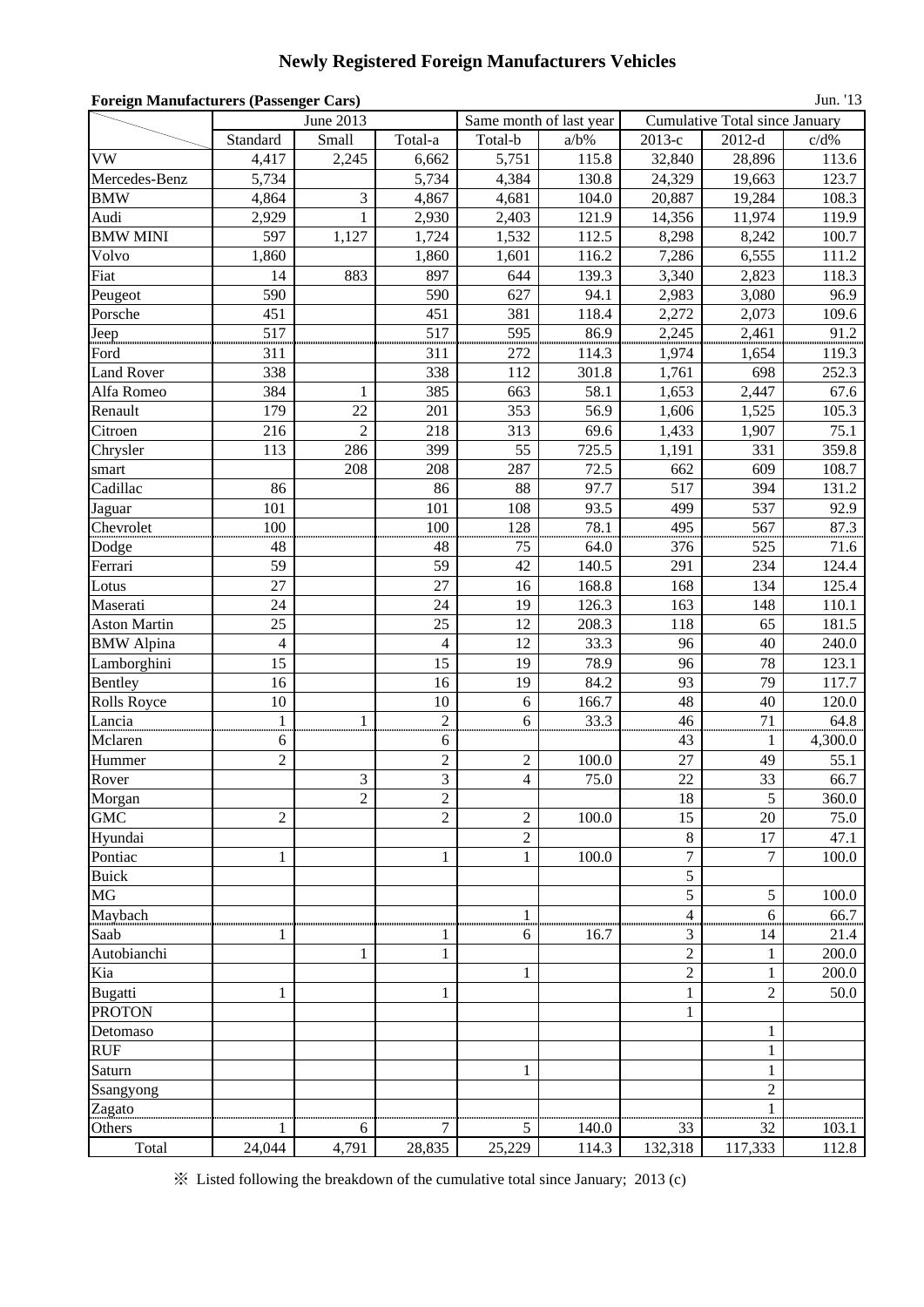#### **Foreign Manufacturers (Trucks)**

|                   |          | June 2013 |         |                | Same month of last year |          | <b>Cumulative Total since January</b> |         |
|-------------------|----------|-----------|---------|----------------|-------------------------|----------|---------------------------------------|---------|
|                   | Standard | Small     | Total-a | Total-b        | $a/b\%$                 | $2013-c$ | $2012-d$                              | $c/d\%$ |
| Cadillac          | 33       |           | 33      | 37             | 89.2                    | 255      | 271                                   | 94.1    |
| Chevrolet         | 27       |           | 27      | 23             | 117.4                   | 197      | 167                                   | 118.0   |
| Ford              | 24       |           | 24      | 37             | 64.9                    | 172      | 204                                   | 84.3    |
| Volvo             | 28       |           | 28      | 23             | 121.7                   | 112      | 126                                   | 88.9    |
| Dodge             | 11       |           | 11      | 9              | 122.2                   | 54       | 82                                    | 65.9    |
| <b>GMC</b>        | 8        |           | 8       | 6              | 133.3                   | 31       | 34                                    | 91.2    |
| Hummer            | 10       |           | 10      | 13             | 76.9                    | 31       | 67                                    | 46.3    |
| <b>Land Rover</b> | 6        |           | 6       | 5              | 120.0                   | 31       | 32                                    | 96.9    |
| Mercedes-Benz     |          |           |         |                |                         | 8        | 2                                     | 400.0   |
| Scania            |          |           |         |                |                         | 5        |                                       |         |
| Chrysler          |          |           |         | $\overline{c}$ |                         | 3        | 3                                     | 100.0   |
| Unimog            |          |           |         |                |                         | 2        | 5                                     | 40.0    |
| VW                |          |           |         |                |                         | 2        |                                       | 200.0   |
| Jeep              |          |           |         |                |                         |          |                                       |         |
| Citroen           |          |           |         |                |                         |          |                                       |         |
| Rover             |          |           |         |                |                         |          |                                       |         |
| Others            |          |           |         |                |                         |          |                                       | 100.0   |
| Total             | 149      |           | 149     | 155            | 96.1                    | 905      | 997                                   | 90.8    |

### **Foreign Manufacturers (Buses)**

|               |          | June     |         | Cumulative Total since January |          |         |  |  |
|---------------|----------|----------|---------|--------------------------------|----------|---------|--|--|
|               | $2013-a$ | $2012-b$ | $a/b\%$ | $2013-c$                       | $2012-d$ | $c/d\%$ |  |  |
| Hyundai       |          |          | 125.0   |                                |          | 73.     |  |  |
| Mercedes-Benz |          |          |         |                                |          | 50.0    |  |  |
| <b>Others</b> |          |          |         |                                |          | 300.0   |  |  |
| Total         |          |          | 125.0   | 24.                            |          |         |  |  |

### **Newly Registered Japanease manufacturers overseas-made vehicles**

### **Japanese Manufacturers overseas-made vehicles (Passenger Cars)**

|            |          | June 2013 |         |         | Same month of last year | Cumulative Total since January |          |           |  |
|------------|----------|-----------|---------|---------|-------------------------|--------------------------------|----------|-----------|--|
|            | Standard | Small     | Total-a | Total-b | $a/b\%$                 | $2013-c$                       | $2012-d$ | $c/d\%$   |  |
| Nissan     |          | 3.231     | 3,235   | 3,549   | 91.2                    | 20.193                         | 23,262   | 86.8      |  |
| Mitsubishi |          | 846       | 846     |         |                         | 7,840                          |          | 784,000.0 |  |
| Toyota     | 237      |           | 237     | 512     | 46.3                    | 1,802                          | 2.405    | 74.9      |  |
| Suzuki     |          | 101       | 101     |         | 3,366.7                 | 930                            | 413      | 225.2     |  |
| Honda      |          |           |         | 10      | 60.0                    | 36                             | 152      | 23.7      |  |
| Total      | 247      | 4,178     | 4,425   | 4,074   | 108.6                   | 30,801                         | 26,233   | 117.4     |  |

#### **Japanese Manufacturers overseas-made vehicles (Trucks)**

|               |          | June 2013 |         |         | Same month of last year | Cumulative Total since January |          |         |  |
|---------------|----------|-----------|---------|---------|-------------------------|--------------------------------|----------|---------|--|
|               | Standard | Small     | Total-a | Total-b | $a/b\%$                 | $2013-c$                       | $2012-d$ | $c/d\%$ |  |
| Toyota        | 24       | 1,193     | 1,217   | 954     | 127.6                   | 6.675                          | 6.070    | 110.0   |  |
| Honda         |          |           |         |         |                         |                                |          | 300.0   |  |
| <b>Nissan</b> |          |           |         |         |                         |                                |          | 50.0    |  |
| Mitsubishi    |          |           |         |         |                         |                                |          | 100.0   |  |
| Total         | 241      | 1,193     | ,217    | 955     | 127.4                   | 6.680                          | 6.074    | 110.0   |  |

### **Grand Total Imported Vehicles**

|                    |          | June 2013 |         |         | Same month of last year | Cumulative Total since January |          |         |  |
|--------------------|----------|-----------|---------|---------|-------------------------|--------------------------------|----------|---------|--|
|                    | Standard | Small     | Total-a | Total-b | $a/b\%$                 | $2013-c$                       | $2012-d$ | $c/d\%$ |  |
| Passenger Cars     | 24.291   | 8,969     | 33,260  | 29,303  | 113.5                   | 163.119                        | 143.566  | 113.6   |  |
| <b>Trucks</b>      | 1731     | - 1931، ، | 1.366   | 1.110   | 123.1                   | 7.585                          | 7.071    | 107.3   |  |
| <b>Buses</b>       |          |           |         |         | 125.0                   | 24                             |          | 77.4    |  |
| <b>Grand Total</b> | 24,464   | 10,162    | 34.631  | 30,417  | 113.9                   | 170,728                        | 150,668  | 113.3   |  |

※ Listed following the breakdown of the cumulative total since January; 2013 (c)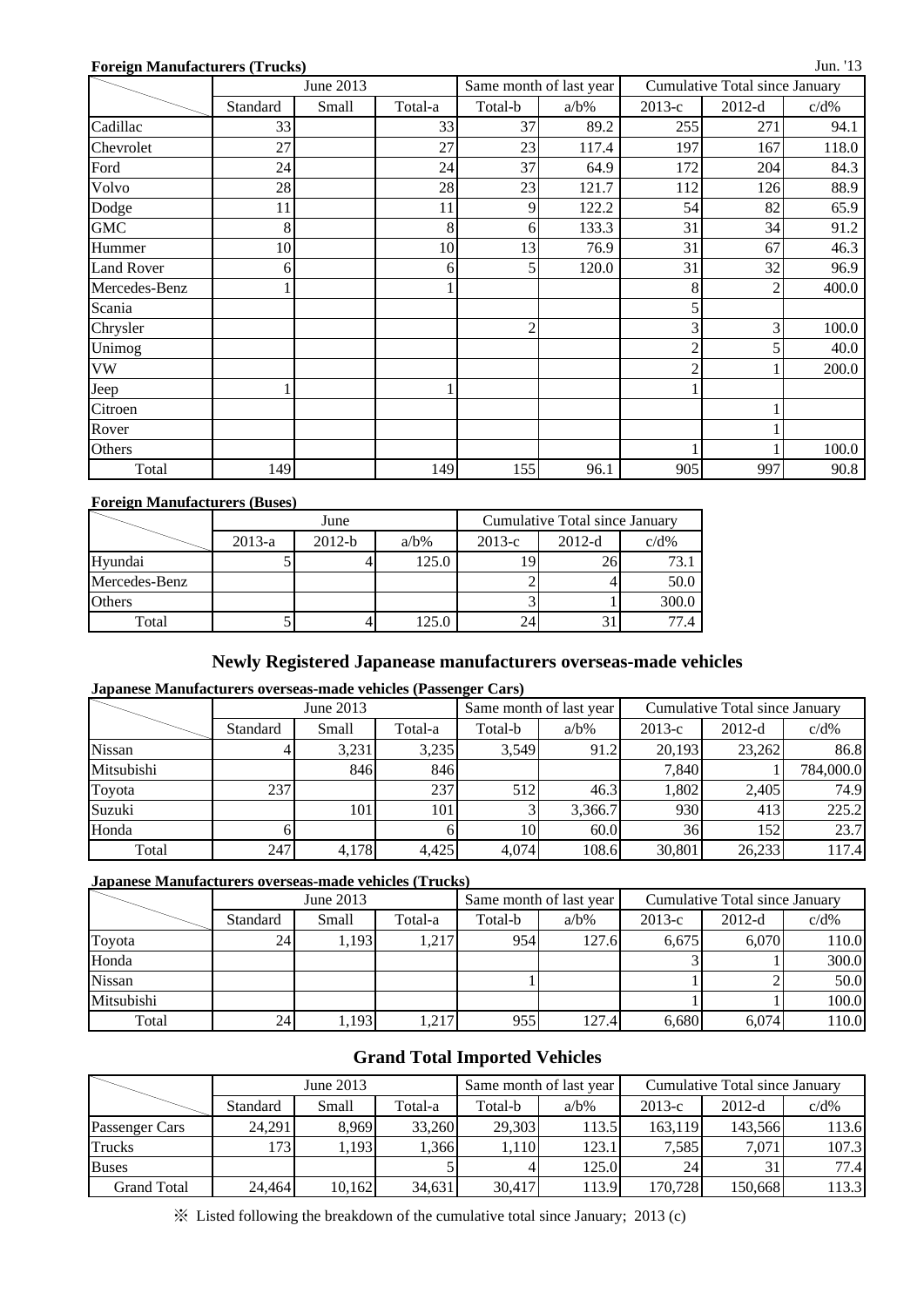|                                 |        |          |         |                                |          |       |                     |          |       |          |                                          | Jun. '13 |  |
|---------------------------------|--------|----------|---------|--------------------------------|----------|-------|---------------------|----------|-------|----------|------------------------------------------|----------|--|
|                                 |        |          |         | Passenger Cars                 |          |       |                     |          |       |          | <b>Total Passenger Cars/Trucks/Buses</b> |          |  |
|                                 |        | June     |         | Cumulative Total since January |          |       |                     | June     |       |          | <b>Cumulative Total since January</b>    |          |  |
|                                 | 2013-a | $2012-b$ | $a/b\%$ | 2013-е                         | $2012-d$ | c/d%  | 2013-е              | $2012-f$ | e/f%  | $2013-g$ | 2012-h                                   | $g/h\%$  |  |
| Hokkaido                        | 870    | 947      | 91.9    | 4,909                          | 4,392    | 111.8 | 972                 | 1,010    | 96.2  | 5,327    | 4,734                                    | 112.5    |  |
| Aomori                          | 115    | 110      | 104.5   | 657                            | 632      | 104.0 | 133                 | 119      | 111.8 | 768      | 714                                      | 107.6    |  |
| Iwate                           | 171    | 154      | 111.0   | 823                            | 720      | 114.3 | 191                 | 171      | 111.7 | 936      | 820                                      | 114.1    |  |
| Miyagi                          | 570    | 467      | 122.1   | 2,709                          | 2,299    | 117.8 | 616                 | 497      | 123.9 | 2,900    | 2,513                                    | 115.4    |  |
| Akita                           | 142    | 135      | 105.2   | 802                            | 686      | 116.9 | 158                 | 144      | 109.7 | 872      | 743                                      | 117.4    |  |
| Yamagata                        | 219    | 183      | 119.7   | 1,078                          | 1,003    | 107.5 | 235                 | 193      | 121.8 | 1,187    | 1,092                                    | 108.7    |  |
| Fukushima                       | 353    | 324      | 109.0   | 1,903                          | 1,534    | 124.1 | 382                 | 339      | 112.7 | 2,072    | 1,644                                    | 126.0    |  |
| Ibaraki                         | 695    | 587      | 118.4   | 3,516                          | 3,020    | 116.4 | 716                 | 611      | 117.2 | 3,666    | 3,175                                    | 115.5    |  |
| Tochigi                         | 489    | 504      | 97.0    | 2,593                          | 2,389    | 108.5 | 505                 | 525      | 96.2  | 2,693    | 2,494                                    | 108.0    |  |
| Gunma                           | 594    | 536      | 110.8   | 2,964                          | 2,628    | 112.8 | 627                 | 551      | 113.8 | 3,115    | 2,767                                    | 112.6    |  |
| Saitama                         | 1,693  | 1,435    | 118.0   | 8,311                          | 7,697    | 108.0 | 1,751               | 1,483    | 118.1 | 8,679    | 8,095                                    | 107.2    |  |
| Chiba                           | 1,396  | 1,385    | 100.8   | 6,898                          | 6,704    | 102.9 | 1,449               | 1,421    | 102.0 | 7,187    | 6,981                                    | 103.0    |  |
| Tokyo                           | 5,206  | 4,514    | 115.3   | 24,189                         | 21,566   | 112.2 | 5,330               | 4,608    | 115.7 | 24,928   | 22,274                                   | 111.9    |  |
| Kanagawa                        | 3,043  | 2,813    | 108.2   | 14,807                         | 13,811   | 107.2 | 3,102               | 2,863    | 108.3 | 15,180   | 14,167                                   | 107.2    |  |
| Yamanashi                       | 232    | 203      | 114.3   | 1,126                          | 1,043    | 108.0 | 245                 | 212      | 115.6 | 1,188    | 1,082                                    | 109.8    |  |
| Niigata                         | 426    | 416      | 102.4   | 2,340                          | 2,004    | 116.8 | 453                 | 442      | 102.5 | 2,543    | 2,138                                    | 118.9    |  |
| Toyama                          | 246    | 186      | 132.3   | 1,266                          | 1,062    | 119.2 | 263                 | 201      | 130.8 | 1,353    | 1,151                                    | 117.5    |  |
| Ishikawa                        | 265    | 241      | 110.0   | 1,306                          | 1,124    | 116.2 | 284                 | 263      | 108.0 | 1,406    | 1,225                                    | 114.8    |  |
| Nagano                          | 461    | 449      | 102.7   | 2,409                          | 2,235    | 107.8 | 488                 | 469      | 104.1 | 2,560    | 2,372                                    | 107.9    |  |
| Fukui                           | 207    | 211      | 98.1    | 1,164                          | 1,011    | 115.1 | 213                 | 218      | 97.7  | 1,225    | 1,065                                    | 115.0    |  |
| Gifu                            | 638    | 473      | 134.9   | 2,876                          | 2,586    | 111.2 | 682                 | 502      | 135.9 | 3,052    | 2,755                                    | 110.8    |  |
| Shizuoka                        | 1,207  | 1,056    | 114.3   | 5,932                          | 5,178    | 114.6 | 1,258               | 1,117    | 112.6 | 6,232    | 5,485                                    | 113.6    |  |
| Aichi                           | 3,017  | 2,494    | 121.0   | 13,977                         | 12,167   | 114.9 | 3,178               | 2,650    | 119.9 | 14,942   | 13,082                                   | 114.2    |  |
| Mie                             | 558    | 475      | 117.5   | 2,873                          | 2,398    | 119.8 | 573                 | 499      | 114.8 | 2,978    | 2,503                                    | 119.0    |  |
| Shiga                           | 362    | 286      | 126.6   | 1,593                          | 1,341    | 118.8 | 377                 | 300      | 125.7 | 1,680    | 1,422                                    | 118.1    |  |
| Kyoto                           | 679    | 585      | 116.1   | 3,258                          | 2,816    | 115.7 | 704                 | 592      | 118.9 | 3,378    | 2,934                                    | 115.1    |  |
| Osaka                           | 2,176  | 1,957    | 111.2   | 10,385                         | 9,317    | 111.5 | 2,280               | 2,031    | 112.3 | 10,835   | 9,704                                    | 111.7    |  |
| Nara                            | 362    | 336      | 107.7   | 1,686                          | 1,528    | 110.3 | 371                 | 352      | 105.4 | 1,726    | 1,591                                    | 108.5    |  |
| Wakayama                        | 237    | 199      | 119.1   | 1,017                          | 891      | 114.1 | 247                 | 204      | 121.1 | 1,059    | 924                                      | 114.6    |  |
| Hyogo                           | 1,669  | 1,398    | 119.4   | 8,117                          | 6,754    | 120.2 | 1,718               | 1,421    | 120.9 | 8,336    | 6,934                                    | 120.2    |  |
| Tottori                         | 92     | 64       | 143.8   | 516                            | 401      | 128.7 | 95                  | 67       | 141.8 | 537      | 422                                      | 127.3    |  |
| Shimane                         | 93     | 80       | 116.3   | 556                            | 433      | 128.4 | 97                  | 82       | 118.3 | 585      | 460                                      | 127.2    |  |
| Okayama                         | 460    | 354      | 129.9   | 2,436                          | 1,940    | 125.6 | 467                 | 363      | 128.7 | 2,498    | 2,002                                    | 124.8    |  |
| Hiroshima                       | 625    | 572      | 109.3   | 3,214                          | 2,616    | 122.9 | 637                 | 595      | 107.1 | 3,344    | 2,725                                    | 122.7    |  |
| Yamaguchi                       | 282    | 263      | 107.2   | 1,660                          | 1,394    | 119.1 | 295                 | 271      | 108.9 | 1,738    | 1,453                                    | 119.6    |  |
| Tokushima                       | 166    | 143      | 116.1   | 818                            | 672      | 121.7 | 177                 | 146      | 121.2 | 873      | 712                                      | 122.6    |  |
| Kagawa                          | 236    | 197      | 119.8   | 1,208                          | 1,057    | 114.3 | 241                 | 204      | 118.1 | 1,254    | 1,120                                    | 112.0    |  |
| Ehime                           | 219    | 215      | 101.9   | 1,200                          | 1,113    | 107.8 | 229                 | 219      | 104.6 | 1,254    | 1,160                                    | 108.1    |  |
| Kochi                           | 101    | 94       | 107.4   | 578                            | 524      | 110.3 | 105                 | 97       | 108.2 | 608      | 561                                      | 108.4    |  |
| Fukuoka                         | 1,265  | 1,105    | 114.5   | 6,166                          | 5,226    | 118.0 | 1,305               | 1,162    | 112.3 | 6,398    | 5,478                                    | 116.8    |  |
| Saga                            | 136    | 114      | 119.3   | 630                            | 527      | 119.5 | 144                 | 121      | 119.0 | 674      | 564                                      | 119.5    |  |
| Nagasaki                        | 177    | 166      | 106.6   | 996                            | 764      | 130.4 | 188                 | 173      | 108.7 | 1,038    | 810                                      | 128.1    |  |
| Kumamoto                        | 300    | 276      | 108.7   | 1,576                          | 1,190    | 132.4 | 313                 | 287      | 109.1 | 1,653    | 1,266                                    | 130.6    |  |
| Oita                            | 238    | 176      | 135.2   | 1,190                          | 939      | 126.7 | 241                 | 183      | 131.7 | 1,227    | 987                                      | 124.3    |  |
| Miyazaki                        | 148    | 142      | 104.2   | 854                            | 669      | 127.7 | 156                 | 148      | 105.4 | 897      | 709                                      | 126.5    |  |
| Kagoshima                       | 210    | 159      | 132.1   | 1,219                          | 966      | 126.2 | 224                 | 162      | 138.3 | 1,284    | 1,019                                    | 126.0    |  |
| Okinawa                         | 214    | 124      | 172.6   | 818                            | 599      | 136.6 | 216                 | 129      | 167.4 | 863      | 640                                      | 134.8    |  |
| Grand Total 33,260 29,303 113.5 |        |          |         | 163,119                        | 143,566  |       | 113.6 34,631 30,417 |          | 113.9 | 170,728  | 150,668                                  | 113.3    |  |

**Newly Registered Vehicles by Prefecture (Total)**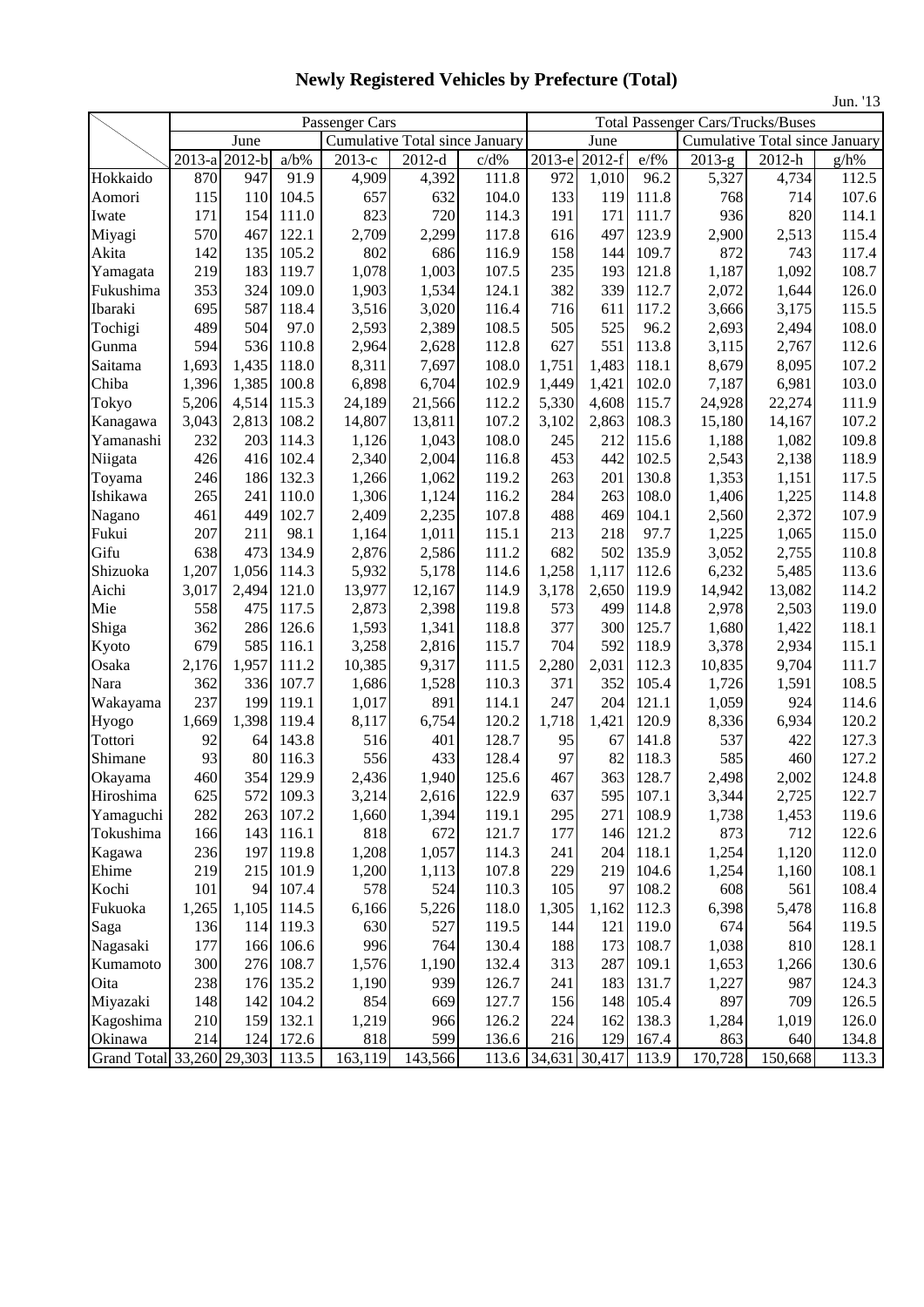|                           |                      |          |         |                |                                |       |        |                      |       |          |                                          | Jun. '13 |
|---------------------------|----------------------|----------|---------|----------------|--------------------------------|-------|--------|----------------------|-------|----------|------------------------------------------|----------|
|                           |                      |          |         | Passenger Cars |                                |       |        |                      |       |          | <b>Total Passenger Cars/Trucks/Buses</b> |          |
|                           |                      | June     |         |                | Cumulative Total since January |       |        | June                 |       |          | Cumulative Total since January           |          |
|                           | $\overline{2013}$ -a | $2012-b$ | $a/b\%$ | $2013-c$       | $2012-d$                       | c/d%  | 2013-е | $\overline{2012}$ -f | e/f%  | $2013-g$ | 2012-h                                   | g/h%     |
| Hokkaido                  | 755                  | 615      | 122.8   | 3,460          | 2,939                          | 117.7 | 767    | 625                  | 122.7 | 3,497    | 2,989                                    | 117.0    |
| Aomori                    | 91                   | 92       | 98.9    | 447            | 401                            | 111.5 | 91     | 93                   | 97.8  | 448      | 406                                      | 110.3    |
| Iwate                     | 137                  | 107      | 128.0   | 512            | 444                            | 115.3 | 137    | 110                  | 124.5 | 516      | 454                                      | 113.7    |
| Miyagi                    | 483                  | 376      | 128.5   | 1,957          | 1,756                          | 111.4 | 483    | 380                  | 127.1 | 1,968    | 1,792                                    | 109.8    |
| Akita                     | 109                  | 80       | 136.3   | 435            | 366                            | 118.9 | 110    | 80                   | 137.5 | 440      | 372                                      | 118.3    |
| Yamagata                  | 165                  | 120      | 137.5   | 691            | 605                            | 114.2 | 169    | 122                  | 138.5 | 715      | 619                                      | 115.5    |
| Fukushima                 | 275                  | 256      | 107.4   | 1,296          | 1,104                          | 117.4 | 276    | 258                  | 107.0 | 1,309    | 1,115                                    | 117.4    |
| Ibaraki                   | 523                  | 483      | 108.3   | 2,546          | 2,322                          | 109.6 | 525    | 488                  | 107.6 | 2,583    | 2,360                                    | 109.4    |
| Tochigi                   | 391                  | 392      | 99.7    | 1,925          | 1,791                          | 107.5 | 396    | 394                  | 100.5 | 1,946    | 1,812                                    | 107.4    |
| Gunma                     | 491                  | 436      | 112.6   | 2,264          | 1,989                          | 113.8 | 498    | 439                  | 113.4 | 2,293    | 2,009                                    | 114.1    |
| Saitama                   | 1,518                | 1,207    | 125.8   | 6,717          | 5,786                          | 116.1 | 1,531  | 1,221                | 125.4 | 6,801    | 5,895                                    | 115.4    |
| Chiba                     | 1,266                | 1,206    | 105.0   | 5,823          | 5,517                          | 105.5 | 1,276  | 1,211                | 105.4 | 5,870    | 5,567                                    | 105.4    |
| Tokyo                     | 4,927                | 4,347    | 113.3   | 22,372         | 20,246                         | 110.5 | 4,932  | 4,361                | 113.1 | 22,422   | 20,317                                   | 110.4    |
| Kanagawa                  | 2,723                | 2,555    | 106.6   | 12,845         | 12,042                         | 106.7 | 2,730  | 2,564                | 106.5 | 12,888   | 12,116                                   | 106.4    |
| Yamanashi                 | 215                  | 176      | 122.2   | 949            | 850                            | 111.6 | 216    | 178                  | 121.3 | 954      | 855                                      | 111.6    |
| Niigata                   | 342                  | 311      | 110.0   | 1,619          | 1,407                          | 115.1 | 344    | 313                  | 109.9 | 1,628    | 1,419                                    | 114.7    |
| Toyama                    | 207                  | 149      | 138.9   | 962            | 770                            | 124.9 | 207    | 150                  | 138.0 | 963      | 787                                      | 122.4    |
| Ishikawa                  | 243                  | 205      | 118.5   | 1,020          | 867                            | 117.6 | 245    | 206                  | 118.9 | 1,026    | 874                                      | 117.4    |
| Nagano                    | 408                  | 335      | 121.8   | 1,905          | 1,630                          | 116.9 | 411    | 339                  | 121.2 | 1,916    | 1,648                                    | 116.3    |
| Fukui                     | 186                  | 168      | 110.7   | 889            | 767                            | 115.9 | 186    | 169                  | 110.1 | 891      | 773                                      | 115.3    |
| Gifu                      | 523                  | 416      | 125.7   | 2,324          | 2,059                          | 112.9 | 532    | 423                  | 125.8 | 2,354    | 2,090                                    | 112.6    |
| Shizuoka                  | 995                  | 867      | 114.8   | 4,664          | 3,930                          | 118.7 | 996    | 869                  | 114.6 | 4,694    | 3,965                                    | 118.4    |
| Aichi                     | 2,571                | 2,215    | 116.1   | 11,671         | 10,481                         | 111.4 | 2,591  | 2,243                | 115.5 | 11,835   | 10,615                                   | 111.5    |
| Mie                       | 459                  | 386      | 118.9   | 2,109          | 1,745                          | 120.9 | 460    | 390                  | 117.9 | 2,121    | 1,759                                    | 120.6    |
| Shiga                     | 305                  | 254      | 120.1   | 1,278          | 1,117                          | 114.4 | 308    | 256                  | 120.3 | 1,295    | 1,135                                    | 114.1    |
| Kyoto                     | 600                  | 537      | 111.7   | 2,730          | 2,406                          | 113.5 | 605    | 538                  | 112.5 | 2,744    | 2,424                                    | 113.2    |
| Osaka                     | 2,007                | 1,820    | 110.3   | 9,172          | 8,354                          | 109.8 | 2,020  | 1,827                | 110.6 | 9,220    | 8,388                                    | 109.9    |
| Nara                      | 324                  | 297      | 109.1   | 1,464          | 1,333                          | 109.8 | 326    | 299                  | 109.0 | 1,472    | 1,342                                    | 109.7    |
| Wakayama                  | 208                  | 174      | 119.5   | 837            | 717                            | 116.7 | 208    | 174                  | 119.5 | 839      | 721                                      | 116.4    |
| Hyogo                     | 1,495                | 1,266    | 118.1   | 6,925          | 5,887                          | 117.6 | 1,501  | 1,268                | 118.4 | 6,967    | 5,917                                    | 117.7    |
| Tottori                   | 77                   | 45       | 171.1   | 333            | 276                            | 120.7 | 77     | 45                   | 171.1 | 334      | 278                                      | 120.1    |
| Shimane                   | 70                   | 50       | 140.0   | 331            | 235                            | 140.9 | 71     | 50                   | 142.0 | 333      | 236                                      | 141.1    |
| Okayama                   | 373                  | 291      | 128.2   | 1,795          | 1,510                          | 118.9 | 373    | 292                  | 127.7 | 1,803    | 1,517                                    | 118.9    |
| Hiroshima                 | 543                  | 523      | 103.8   | 2,564          | 2,198                          | 116.7 | 545    | 527                  | 103.4 | 2,582    | 2,210                                    | 116.8    |
| Yamaguchi                 | 219                  | 213      | 102.8   | 1,190          | 1,030                          | 115.5 | 219    | 213                  | 102.8 | 1,200    | 1,039                                    | 115.5    |
| Tokushima                 | 140                  | 122      | 114.8   | 634            | 558                            | 113.6 | 142    | 123                  | 115.4 | 653      | 573                                      | 114.0    |
| Kagawa                    | 203                  | 173      | 117.3   | 981            | 878                            | 111.7 | 203    | 173                  | 117.3 | 984      | 885                                      | 111.2    |
| Ehime                     | 199                  | 170      | 117.1   | 963            | 850                            | 113.3 | 199    | 171                  | 116.4 | 964      | 852                                      | 113.1    |
| Kochi                     | 73                   | 68       | 107.4   | 372            | 321                            | 115.9 | 73     | 68                   | 107.4 | 374      | 322                                      | 116.1    |
| Fukuoka                   | 1,016                | 879      | 115.6   | 4,610          | 3,993                          | 115.5 | 1,020  | 885                  | 115.3 | 4,626    | 4,021                                    | 115.0    |
| Saga                      | 102                  | 81       | 125.9   | 407            | 335                            | 121.5 | 102    | 82                   | 124.4 | 413      | 344                                      | 120.1    |
| Nagasaki                  | 141                  | 135      | 104.4   | 689            | 586                            | 117.6 | 142    | 136                  | 104.4 | 692      | 592                                      | 116.9    |
| Kumamoto                  | 245                  | 206      | 118.9   | 1,151          | 881                            | 130.6 | 247    | 208                  | 118.8 | 1,163    | 894                                      | 130.1    |
| Oita                      | 178                  | 143      | 124.5   | 810            | 662                            | 122.4 | 179    | 144                  | 124.3 | 814      | 666                                      | 122.2    |
| Miyazaki                  | 101                  | 112      | 90.2    | 579            | 469                            | 123.5 | 101    | 112                  | 90.2  | 582      | 469                                      | 124.1    |
| Kagoshima                 | 157                  | 123      | 127.6   | 831            | 716                            | 116.1 | 163    | 123                  | 132.5 | 841      | 717                                      | 117.3    |
| Okinawa                   | 56                   | 47       | 119.1   | 270            | 207                            | 130.4 | 56     | 48                   | 116.7 | 274      | 211                                      | 129.9    |
| Grand Total 28,835 25,229 |                      |          | 114.3   | 132,318        | 117,333                        | 112.8 |        | 28,989 25,388        | 114.2 | 133,247  | 118,361                                  | 112.6    |

**Newly Registered Vehicles by Prefecture(Foreign Manufacturers)**